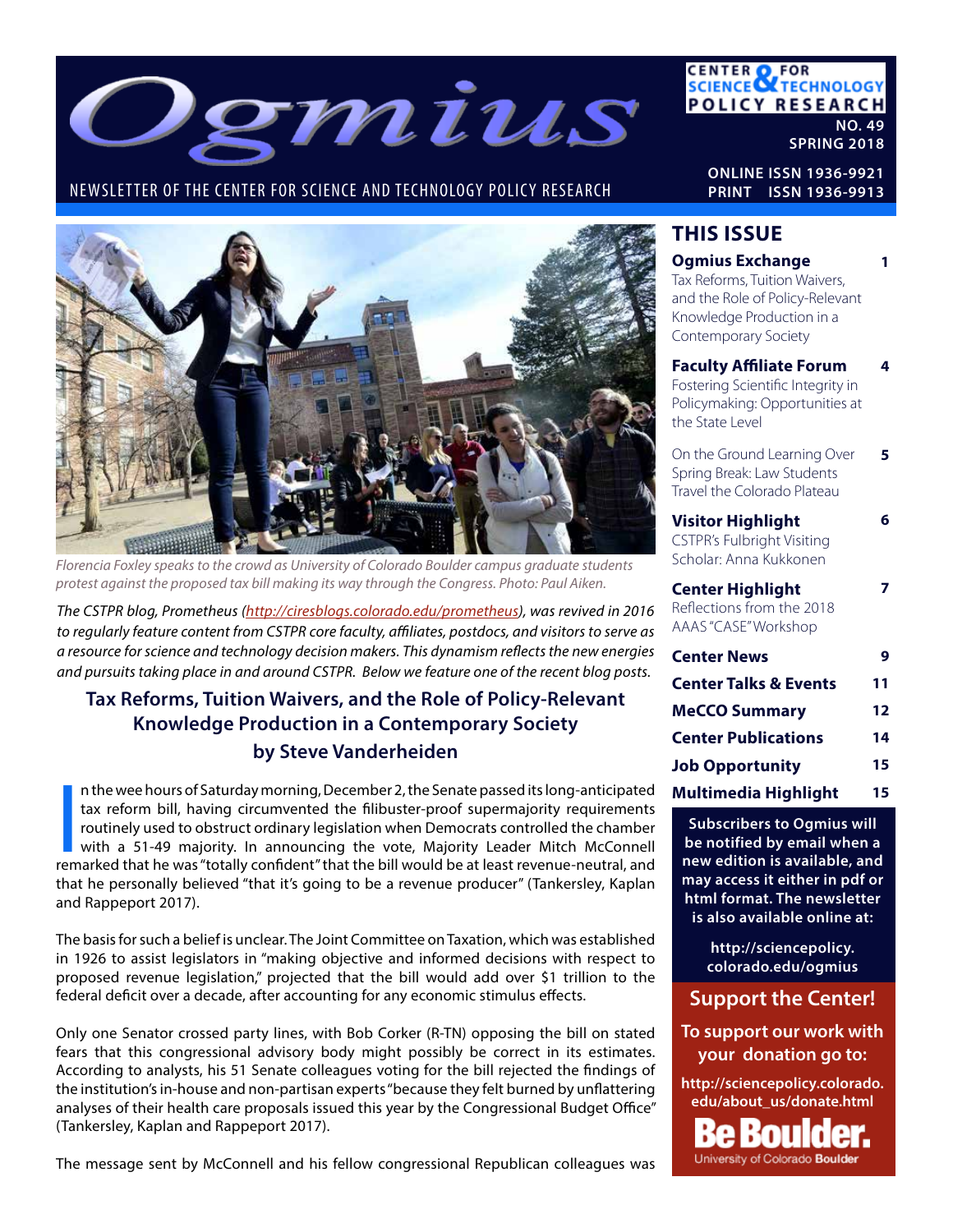### **OGMIUS EXCHANGE**



*The U.S. Senate passed the most sweeping tax rewrite in decades in December 2017. Photo: United States Senate TV.*

clear: rather than seeking to make "objective and informed decisions" about public policy, where facts and evidence inform legislative decision-making and relevant forms of expertise are valued for their contributions to the understanding of such facts, questions such as the budget impact of tax cuts are to be settled by reference only to the personal beliefs of individual politicians. Where unbiased expertise becomes an obstacle to partisan or ideological objectives, expertise itself is to be denigrated and cast aside, to be replaced by whatever personal beliefs accommodate the interests of the nation's donor class. Critics have lamented this "post-truth" turn in U.S. politics and public life as endemic to the Trump era. (See, for example, The Economist 2016; Bomey 2018). CSTPR founding Director Roger Pielke, Jr. has actually chronicled that the politicization of science has a longer history.

What is new and alarming about the hostility of U.S. political elites toward scientific knowledge and expertise is that it appears now to be moving beyond attempts to suppress inconvenient facts and discredit scientists as mere ideological actors, from a radically constructivist epistemology in which no empirical finding can have more validity than any other (or even unfounded personal beliefs about empirical facts). That hostility is no longer directed only at individual researchers or the findings of scientific bodies that result from processes like peer review, but has been widened to include sweeping attacks against the scientific knowledge production system itself.

Prometheus—for whose symbolic association with the human quest for knowledge this blog was named—was tortured by Zeus for allowing mortals access to a systematic understanding of the natural world. As the French philosophes that produced the first Encyclopedia well understood, making knowledge available to the public can be emancipatory, but is also threatening to those whose hold on power is challenged by it.

#### *Knowledge is power, but democratic distributions of power undermine the monopoly control over it previously held by elites.*

A generation ago, Prometheanism was among the leading political discourses opposed to state regulatory protection of the environment, embracing this association between knowledge and human progress. Insofar as technical knowledge and the capacity for innovation is unlimited, Prometheans like Julian Simon promised, there could be no real ecological limits to growth, as technology would allow humans to overcome forms of scarcity motivating environmentalism. Competing discourses like this one, along with competing knowledge production institutions like contrarian "think tanks" emerged to challenge an emerging scientific consensus about the need for science-based natural resource management or pollution control policy within a marketplace of ideas in which adversaries still respected that competition. Even climate skeptics sought to influence decision outcomes against environmental protection while allowing genuine scientific research to go forward, obfuscating its findings or exaggerating its uncertainties to confuse the public and delay regulatory action, interfering with knowledge dissemination but not production.

*In this sense, the bill opens a new and pernicious front in the science wars through an attempt to interfere in knowledge production rather than merely politicizing its dissemination.*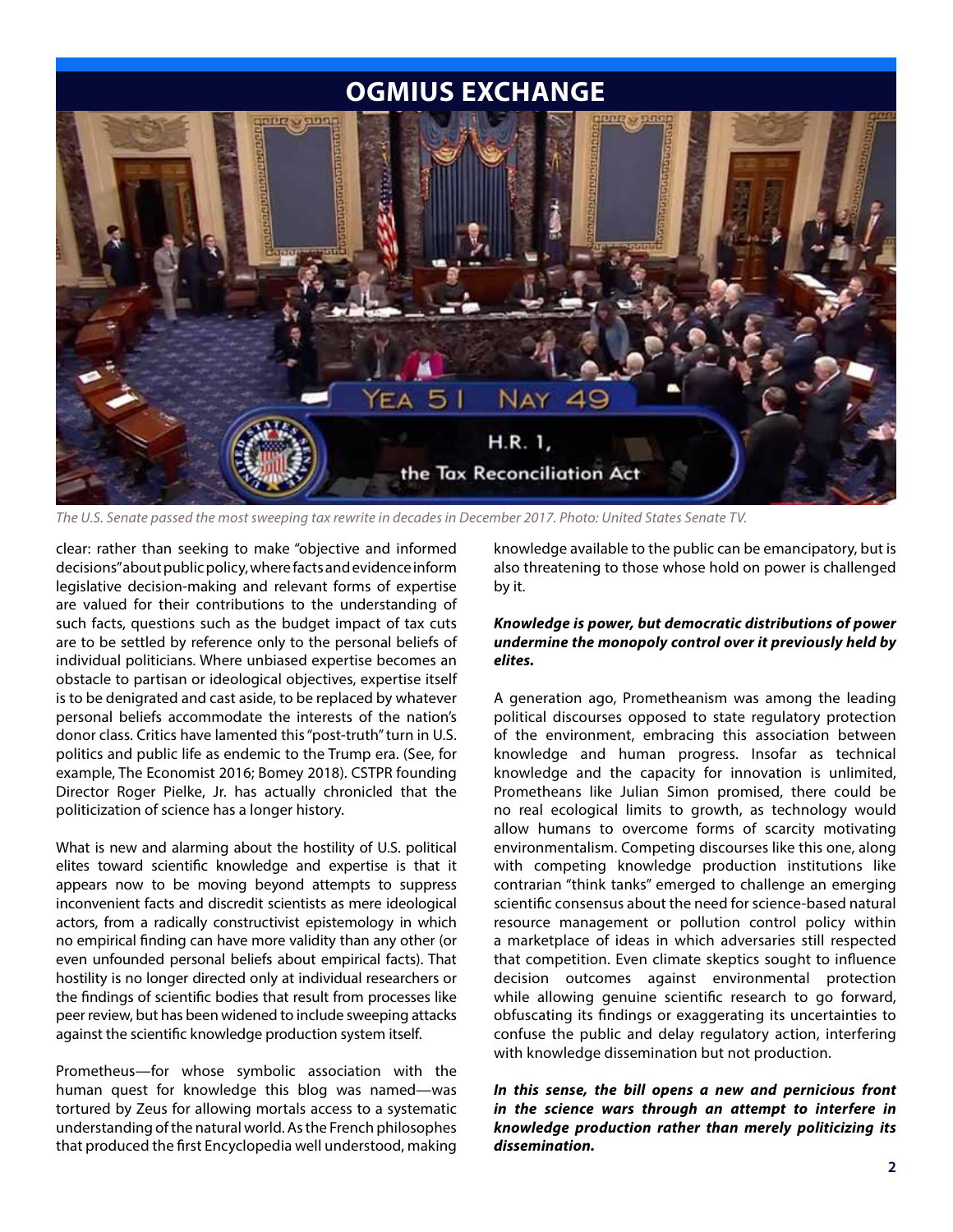### **OGMIUS EXCHANGE**

Among the provisions of the House tax reform bill, which was not included in the Senate bill but which could still emerge through reconciliation, is a move to treat tuition waivers for graduate students as income, amounting to an approximately 300-500 percent tax increase on a low-income group that did not appear to have been randomly targeted (Siegel 2017). Because graduate students train to acquire the knowledge-production skills in their chosen fields, whether these are in the natural or social sciences, humanities, or arts, they pose a threat to those elites seeking a level of control over knowledge production



*A protest for social media as University of Colorado Boulder graduate students rally against the 2017 tax bill. Photo: Paul Aiken.*

and dissemination not seen in Western democracies since before the Enlightenment. While partly retributive, targeting scholars during their most economically vulnerable time to punish academia for the free inquiry it cherishes but which is loathed by those whose political ends depend upon stifling public access to impartial knowledge, the provision appears to also be partly designed to diminish the future research capacity of these universities and knowledge-based institutions outside of the academy. No longer content to merely suppress knowledge produced by scholars who are dependent upon tuition waivers to make financial ends meet while training at U.S. universities, this provision financially threatens the young scholars themselves, and with them the process of training the next generation of researchers. Indeed, it threatens the future of U.S. leadership in scholarly research, with a chilling effect upon the future production of the kind of policy-relevant research valued by this Center as contributing to the public good, viewing it as a threat to the post-truth politics embraced by the Majority Leader.

As part of a nationwide movement, CU Boulder students walked out of their classrooms and labs last Wednesday in a show of support for their integral role within the university. This is not a problem for graduate students alone: faculty, administration, undergraduate students, and indeed the public at large all stand to lose as access to graduate education is diminished for all but the wealthy, and society's capacity to train new knowledge producers is undermined by those threatened by the production and public dissemination of that knowledge. In the short run, we should all remind our representatives about the role of policy-relevant knowledge production in a democratic society, and opposing this

pernicious attempt to interfere with it for transparently political reasons. In the long run, we should think about how to better communicate the social value of the research university, and of scholarly research itself, not just to the more educated and progressive members of the public that are already inclined to view it favorably, but also to its indirect beneficiaries, whose support for higher education declines as its suspicion that our educational mission is socially exclusive increases. We in public research universities must also continue to fight to keep access to higher and graduate education economically accessible and socially inclusive, to prevent this kind of anti-intellectual populism from arising in the future and to reaffirm the basic democratic values that inform our knowledge production system.

#### Steve Vanderheiden, steven.vanderheiden@colorado.edu *CSTPR Faculty, Associate Professor of Political Science and Environmental Studies at University of Colorado at Boulder*

Bomey, N., 2018. After the Fact: The Erosion of Truth and the Inevitable Rise of Donald Trump, Prometheus Books.

The Economist, 2016. Yes, I'd Lie to You: The Post-Truth World, The Economist, September 10.

Siegel, E., 2017. The GOP Tax Plan Will Destroy Graduate Education, Forbes, November 7.

Tankersley, J., T. Kaplan and A. Rappeport, 2017. Senate Passes Sweeping Republican Tax Overhaul Bill, The New York Times, December 1.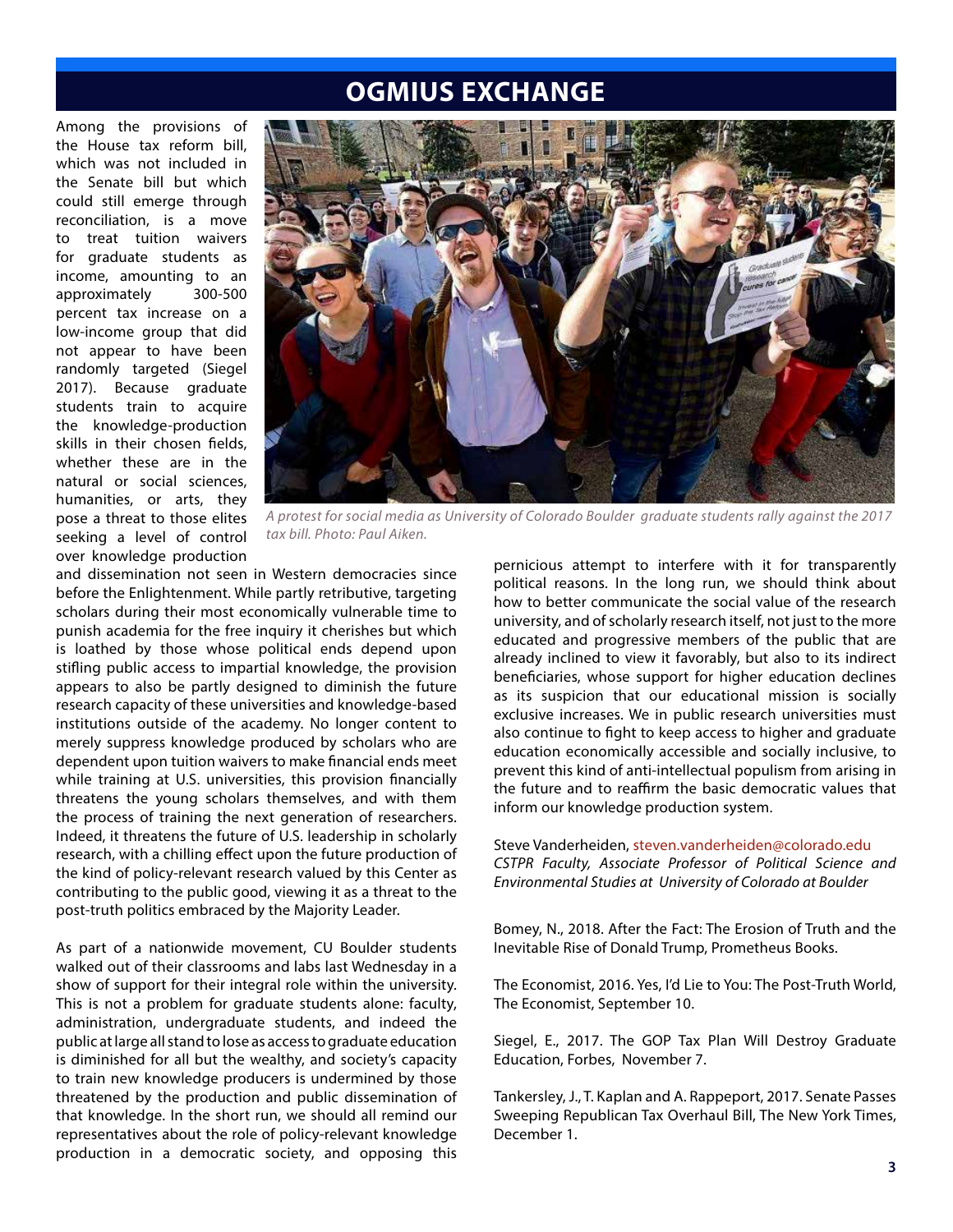## **FACULTY AFFILIATE FORUM Fostering Scientific Integrity in Policymaking: Opportunities at the State Level by Matthew Druckenmiller**

cientific integrity is the foundation for science<br>and scientists to be useful to, and trusted by, those<br>consulting science to make decisions. The Union<br>of Concerned Scientists (UCS) defines scientific<br>integrity as "process cientific integrity is the foundation for science and scientists to be useful to, and trusted by, those consulting science to make decisions. The Union of Concerned Scientists (UCS) defines scientific transparently informs policy decisions, free from inappropriate political, ideological, financial, or other undue influence". In today's climate of divided politics, partisan rancor, and rampant spread and availability of misinformation, efforts are underway to safeguard what UCS defines as the four principles of scientific integrity in federal policymaking: (1) independent science, (2) scientific free speech, (3) transparent decision making, and (4) statutory compliance. The first two are at the core of what it means to be a scientist. By and large, scientists commit to the deeply held belief that their work must be free from conflicts of interest that may bias their science, and that they are free to express their personal views on the science with appropriate disclaimers. The third and fourth principles, however, are perhaps more in-view for those scientists working at the interface of science and policy; those immediately concerned with bringing science in service of the public good. (While the proportion of basic research funded by taxpayer dollars is dramatically down from previous decades, federal funds remain by far the largest supporter of research.) Implementing statutory compliance to scientific integrity refers to legal frameworks that require that the best available science be brought to bear on policy decisions. Knowing where and how such frameworks apply requires experience, and is key to identifying opportunities for bringing transparent, independent science to bear on federal policy deliberations.

However, any momentum toward greater evidence-based governance in the U.S. and action on some of the most pressing issues we face requires progress at the state level as well. Policy issues debated in a federal context often mirror discussions underway across the states, whether, for example, related to health-care, education, environment, or extreme weather events. Also, in terms of opportunity, it is important to keep in mind that the vast majority of states (if not all) are not experiencing the gridlock of the U.S. Congress. (For example, in Colorado, 62% of bills introduced last year passed both chambers, and were passed onto the Governor. By comparison, the 114th U.S. Congress sent only about 3% of introduced bills to the President.) While there are some nonpartisan resources at state legislators' disposal, most states lack adequate resources to support informed legislative policy. Yet, they are encountering issues that are increasingly technically complex without the scientific or technical expertise to address them.

One partial solution is to bring more scientists into the policy realm. Towards this goal, the Center for Science and Technology Policy is currently exploring the creation of a science and technology policy fellowship program at the state level. What would such a program look like? Ideally, the fellowship



would entail 1-2 year placements of PhD-level scientists and professional engineers within the state legislature to provide an in-house source of non-partisan, evidence-based information. In other words, the program will embed a "scientist's mindset" into the daily activities of the legislature. In turn, these fellowships will expose scientists to the policymaking process and to opportunities (statutory or otherwise) for science and evidencebased information to be considered in the context of critical issues facing the state, including water resources, transportation, wildfire management, agriculture, air quality, and resource development—issues that are intricately linked to the state's dramatic population growth and economic development.

Of course, this is not a new idea! The American Association for the Advancement of Science (AAAS) has implemented an S&T policy fellowship program at the federal level since 1973, and now places approximately 300 fellows each year in all branches of the federal government. At the state level, the California Council on Science and Technology (CCST) has implemented a successful program within the California Legislature since 2009, and places up to 10 fellows per year. Both of these programs provide a wealth of experience for efforts that are now underway to plan similar fellowships in nine states across the country, including Colorado.

A decade ago, the state science and technology policy movement was seen as somewhat uncharted territory. However, those interested in science and technology recognized that many of the institutions needed to inject scientific considerations into state policymaking already existed, but that the potential was largely unrealized. This report by the National Academy of Sciences summarizes the first of its kind convocation that took place in 2007 to discuss with state policymakers the benefits of policy informed by science and technology. The report outlines opportunities and challenges, and called for a mechanism for sharing best practices across institutions that are in a position to offer science and technology advice at the state level. The effort underway to plan S&T policy fellowships across states (thanks to the Moore Foundation, the Simons Foundation, and CCST) is an excellent example of such a mechanism emerging.

**4** Matthew Druckenmiller*,* druckenmiller@nsidc.org *Research Scientist at NSIDC and CSTPR Research Affiliate*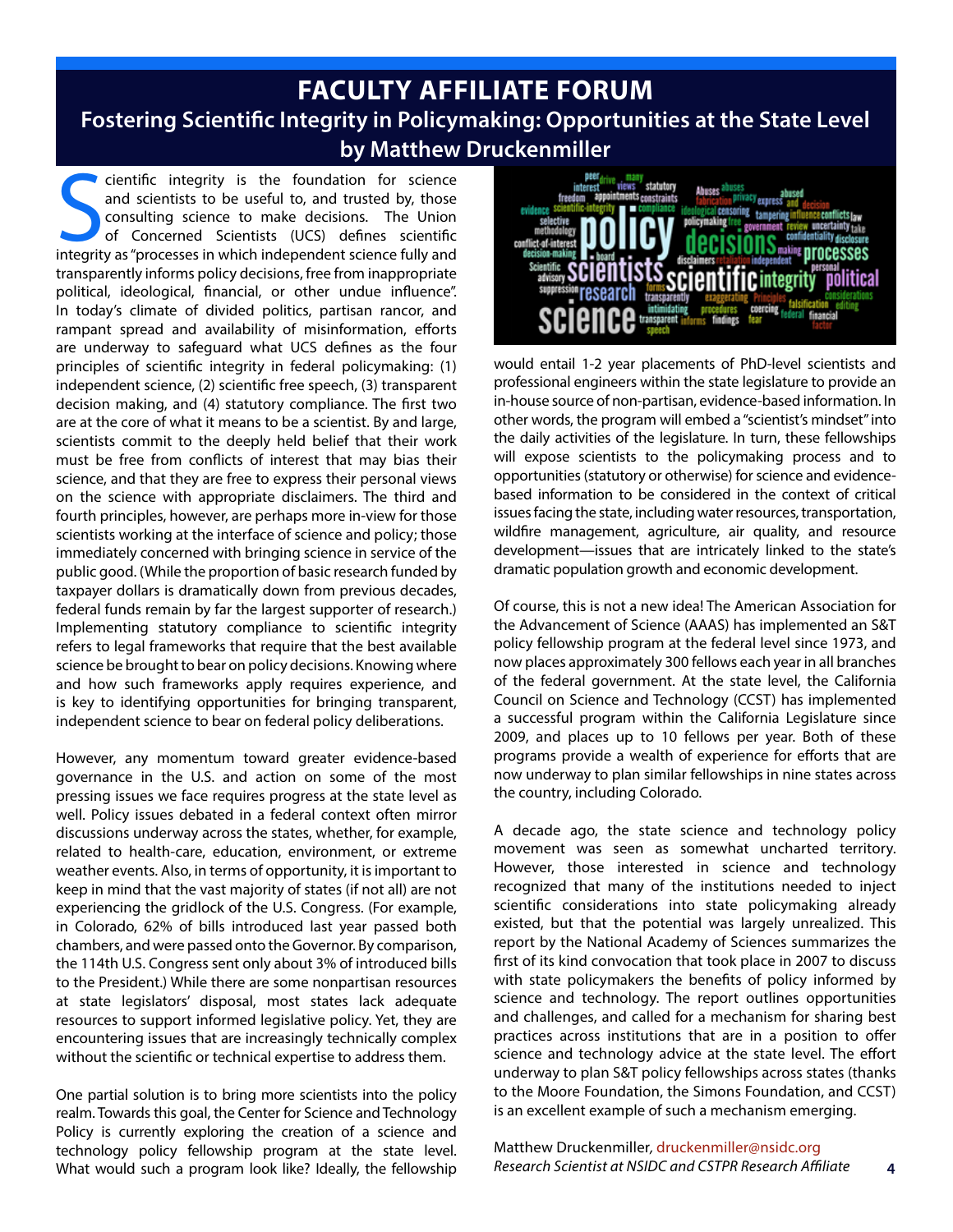## **FACULTY AFFILIATE FORUM On the Ground Learning Over Spring Break: Law Students Travel the Colorado Plateau by Alice Madden**

none of us would have guessed that the most<br>impactful part of an eight-day, adventure filled<br>field-trip around the Four Corners area would be a<br>short walk around a mesa in northeastern Arizona.<br>But that was before we met N impactful part of an eight-day, adventure filled field-trip around the Four Corners area would be a short walk around a mesa in northeastern Arizona. But that was before we met Nicole Horseherder.

Let me backup. I have the pleasure of teaching the Advanced Natural Resources Seminar at the Law School this Spring. Initiated by Prof. Charles Wilkinson 30 years ago, this unique seminar examines issues facing a specific geographic area and culminates with a field-trip. Past seminars have studied important watersheds across the southwest, the Greater Yellowstone Ecosystem, and the Grand Canyon.

This year, we studied the Colorado Plateau—these canyons and high deserts are home to more national parks and monuments than any place in the world. Native American Tribes hold onethird of the land. From Durango to the shadows of Bears Ears, from Glen Canyon Dam to the south rim of the Grand Canyon, through Monument Valley and the expanses of Hopi and Navajo lands – we racked up over 1,300 miles meeting with federal land managers, Native Americans, environmental organizations, land trusts, and others who shared what they know about this unique landscape.

Throughout the semester, 12 law students learned about the area's history, culture, and current challenges such as a raging public land debate, habitat loss, grazing, increased aridity, electricity production, drilling, and mining. But walking on Nicole's ancestral lands with her nine year-old son and 14 yearold daughter is what put everything into perspective.

Indigenous people have occupied Black Mesa since the 1500s relying on the once vast Navajo Aquifer. Nicole's family was nomadic into her teens, moving with their sheep and utilizing the Navajo Aquifer. Long after her family settled into permanent homes, her grandmother continued to travel around the mesa with their sheep — sleeping in small hogans. (When we arrived at Nicole's remote home, her grandmother had just returned from a long trek with her sheep.)

Far off the grid, the house is powered by a solar array and battery packs and we found her homeschooled kids busily working on their iPads. The seeps and springs her people relied on for years have all dried up. They now must truck water in for themselves, their horses and sheep, and a large garden.

If you ask Nicole why the water has disappeared over the last 20 years, she has a quick answer: the 2,250 megawatt Navajo Generating Station (NGS) and its associated coal mines. The coal plant was built to help push Colorado River water through 300 miles of canals to Phoenix and Tucson. Over the lifetime of the mines, it is estimated that Peabody Coal used 45 billion



gallons of aquifer water to run its slurry lines. Peabody still uses an estimated 1 million gallons of Navajo Aquifer water every day.

The coal plant is scheduled to be closed in 2019, but Navajo leadership is searching for new buyers for the coal. If the mine remains open, the aquifer will continue to be drained. Regardless, it has little chance of recharging with only ~eight inches of rainfall a year. Climate change has taken a toll, and these lands are now hotter and drier than in recorded history.

Yet Nicole and her family are determined to stay; she advocates for closing the mine and replacing those jobs with investments in renewable energy. "Having had the privilege of seeing the land as the Creator left it for us, I know that the wise management of the basic elements of life – land, air, water and the sun – are necessary if we are to fulfill our responsibility to ensure a decent quality of life for the next generation."

After hiking to a former spring site, Nicole invited us into her home for tea and cornbread. Her daughter had made the bread for her recent coming of age ceremony. The intimacy of this moment cannot be fully explained in words. I struggled to think of what gift we could leave besides the abundant research produced by the class and a heartfelt thank you note circulating among the students. Thanks to our emergency contingency planning, we had almost ten gallons of water in our cars.

So we left our water at her family's door step and continued our journey. A little quieter than on our way in. Each one of us processing the multiple layers of complexities that led to Nicole's battle. The student's upcoming research papers will be that much richer having experienced how law and policy intersect with the land, water, wildlife, and people of the Colorado Plateau.

Alice Madden, alice.madden@colorado.edu *Getches-Wilkinson Center, Colorado Law and CSTPR Affiliate*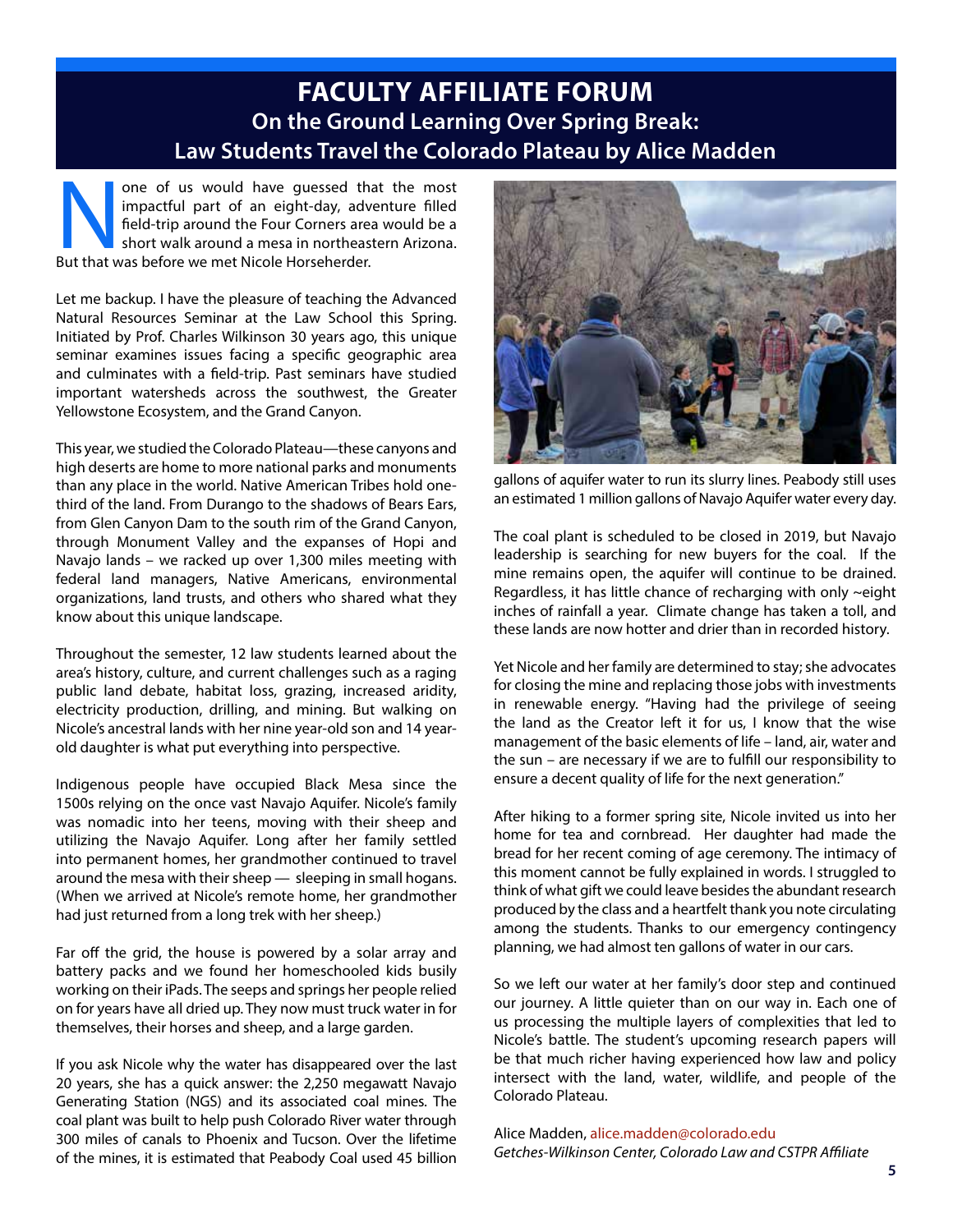### **VISITOR HIGHLIGHT CSTPR's Fulbright Visiting Scholar: Anna Kukkonen by Abigail Ahlert, CSTPR Science Writing Intern**

ast semester, Anna Kukkonen<br>had a quintessential "Boulder"<br>experience. A friendly man<br>waiting next to her at a bus<br>stop asked what she worked on. When ast semester, Anna Kukkonen had a quintessential "Boulder" experience. A friendly man waiting next to her at a bus she explained her research on climate change debates in the media, the man mentioned that he was a part of the Shanahan Ridge Neighbors for Climate Action—a South Boulder group that discusses local sustainability issues and invited her to join. She was delighted by the coincidence. Boulder is a hub for those interested in the environment, and as a Fulbright visiting scholar at University of Colorado's Center for Science and Technology Policy (CSTPR), Kukkonen is truly finding opportunities around every corner.



Kukkonen is a PhD student in Sociology

at the University of Helsinki, and applied for a Fulbright grant with CU's high ranking environmental policy program in mind. She anticipated that visiting CU would provide many opportunities for collaboration, particularly since her research is well-aligned with that of Dr. Max Boykoff, Director of CSTPR. In 2017, Kukkonen and her co-authors published a paper applying the Advocacy Coalition Framework (ACF) theory to U.S. media coverage of climate change from 2007-2008. According to Kukkonen, "The general beliefs concerning the reality of anthropogenic climate change, the importance of ecology over economy and desirability of governmental regulation divide organizations into three advocacy coalitions: the economy, ecology and science coalitions". Specific beliefs concerning policy instruments such as cap and trade and alternative energy do not. She found that the ACF theory could be clarified to better account for how beliefs contribute to coalition formation in specific points in time and policy domains.

During her time in Boulder, Kukkonen is working on multiple projects involving climate change politics. First, she is comparing media discussions of climate change in the United States, Canada, Brazil, India and Finland. Kukkonen works with researchers from these countries and others in the Comparing Climate Change Policy Networks (COMPON) project. She finds writing with international colleagues to be very rewarding and acknowledges that the writing process is the most challenging part of her work. "You really grow as a person when you do this kind of stuff, and you learn to take critique," she says. Additionally, Kukkonen is studying the roles of different types of policy actors (such as non-profit organizations, universities and businesses) and the moral

justifications they use in the Finnish and Canadian media debates on Arctic climate change.

When she isn't working on her PhD research, Kukkonen attends classes offered by CU's Environmental Studies Program, where she has learned more about the interactions between science and policy. To her surprise, many of her classmates are natural scientists. "It has been very enlightening how differently we think," she says. "They have their own conception of what social science is and that has been very interesting." Discussions with her classmates have challenged her to describe her work and its use to researchers outside of her field, and this has given her greater confidence in her role as a social scientist.

Kukkonen also appreciates how many scientists at the University of Colorado prioritize communicating their results with the public. "This is another reason why I came to CSTPR, because here I think they focus a lot on how researchers can communicate their research to the general audience. I notice that people in the US like to talk about their research in a way that people who are not experts in that field can understand it," she says. In May, Kukkonen will return to Finland to complete her PhD. She is excited about the direction her research has taken at CSTPR and hopes to continue studying climate change after graduate school. "Now I find purpose in my research better than before I came here," she says. "I feel more motivated after this experience because I've had to think about my research in a more practical way."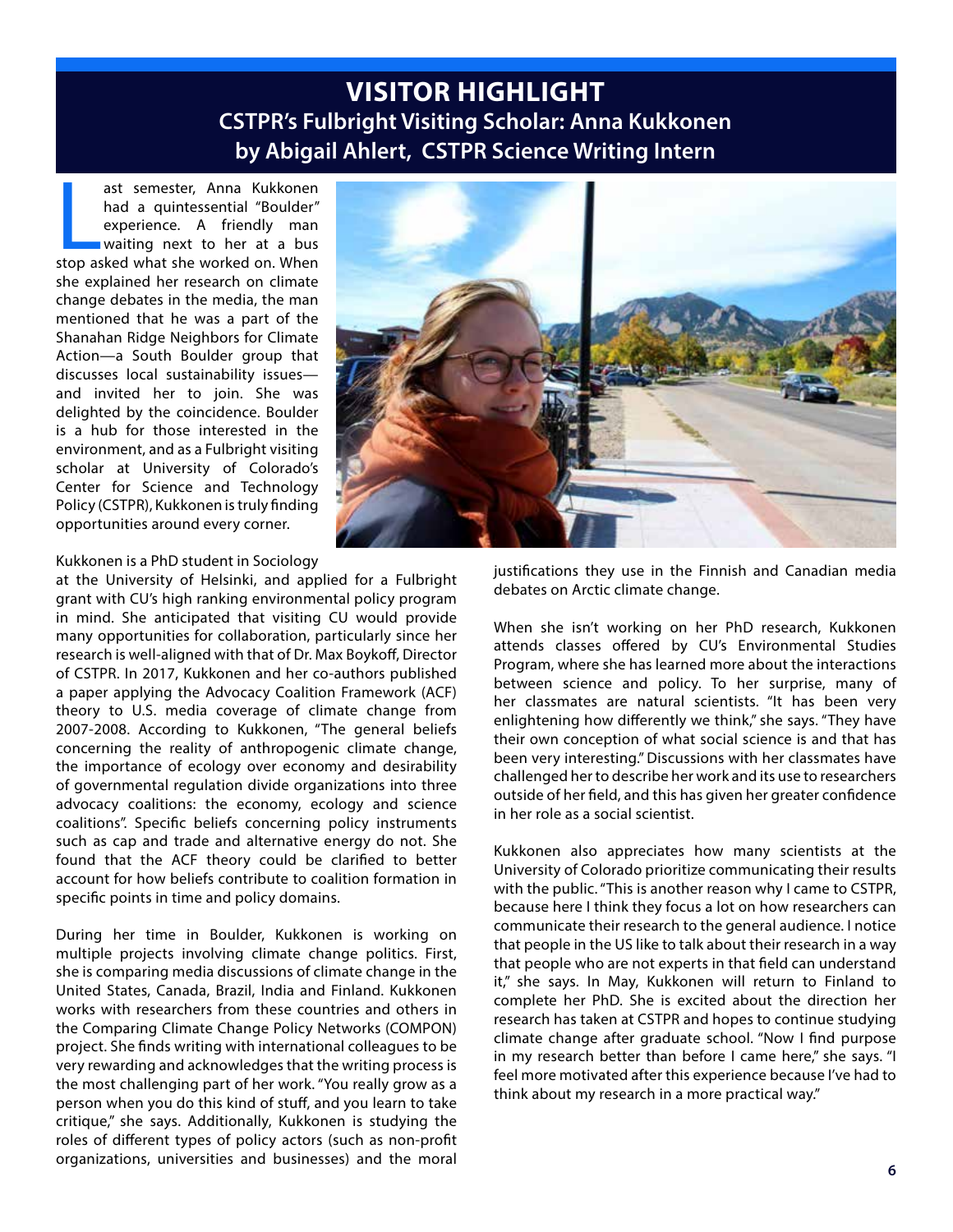## **CENTER HIGHLIGHT Reflections from the 2018 AAAS "CASE" Workshop**

*For the fifth year CSTPR organized a campus-wide competition to select two students to attend the AAAS "Catalyzing Advocacy in Science and Engineering" Workshop in Washington, D.C. Winners of the 2018 AAAS CASE workshop competition reported on their experiences at the workshop.*

Ver the course of three and a half days in Washington, D.C., I had the opportunity to learn about how science fits into the complex process of political decision-<br>making. Whatever my understanding of the inner D.C., I had the opportunity to learn about how science fits into the complex process of political decisionworkings of our government was before I attended the AAAS CASE Workshop, it has drastically changed since I got a glimpse of the policymaking process first-hand. For the first three days of the workshop, I and almost 200 other students plunged into a crash course from science and technology policy experts about topics such as congressional committees, the federal budget process, and science communication methods. On the final day, we were able to put our knowledge to the test on Capitol Hill, where we met with our congressional representatives and their staff to discuss the importance of scientific research and to advocate for science funding and support in the then-forthcoming budget.

Congress is a complicated machine. When policymakers are deciding where to allocate funds, they have an enormous array of influences and stakeholders pulling them in different directions. Budget choices are influenced by constituents, power dynamics, politics, media, personal values, congressional rules, and countless other factors. It may be easy as scientists to sense that scientific research—both basic and applied—is crucial when it comes to setting a federal budget. But there are many groups and individuals with lots of ideas about what the government should be doing. It is up to scientists to make our voices heard among the many stakeholders at play; ultimately, the AAAS CASE Workshop helped to teach scientists like myself how to do this effectively.

Two of the most useful tips I learned regarding communicating with policymakers were to 1) know your audience, and 2) tell your story. As researchers, we tend to live in the realm of data and numbers. Very few congresspeople come from a scientific background, and thus they aren't necessarily informed or motivated by the same methods we typically use to communicate. As in any instance of communication or advocacy, understanding the background and perspective of the other person is crucial. Furthermore, personal stories can be incredibly effective tools when communicating with policymakers. Human connections are not often stressed when scientists talk about our research, but sharing personal experiences can help us to forge lasting relationships with lawmakers and to deliver our point of view more successfully.

Our time in D.C. culminated in an impressive snowstorm as we met with our congressional representatives—luckily all of the Colorado offices remained open for the day! We had the



*Amanda Koch, Julia Bakker-Arkema, and Kaitlin McCreery in Washington, DC. Photo: Heather Bené.*

chance to talk about our research and express our thoughts about the importance of science funding within the federal budget. And in a dramatic finale, later that afternoon congress approved the largest U.S. research spending increase in a decade. I'd like to think that the presence of 200 students with an interest in science policy on Capitol Hill contributed to the increase in research funding. I look forward to using the science advocacy and communication skills I learned at the CASE workshop throughout my career, and I would encourage other interested students to apply.

*Julia Bakker-Arkema (Chemistry & Biochemistry, CU Boulder)*

I left my snow boots by the door as I departed for Denver<br>International Airport at 4:30 a.m. on a Sunday morning,<br>thinking the forecasted snow was a Southern bluff. From<br>March 18 to 21, I navigated the streets and governme left my snow boots by the door as I departed for Denver International Airport at 4:30 a.m. on a Sunday morning, thinking the forecasted snow was a Southern bluff. From March 18 to 21, I navigated the streets and government graduate student, Julia Bakker-Arkema and a graduate student representative from Colorado State, Amanda Koch. We were three of a contingent of 193 graduate students from around the country that the American Association for the Advancement of Science (AAAS) policy workshop called "Making Our C.A.S.E." (Catalyzing Advocacy in Science and Engineering). The goal of this annual workshop is to inform scientists how funding for science is determined by Congress, how science serves the interests of the public, and how scientists can integrate these two aspects.

**7** Fifty-five percent of the Senate holds law degrees. Just 22 Why do we need young scientists in Washington to advocate for funding? It is important to remember who is running our country, and their education background. For instance, 18 members of the House have no post-secondary education.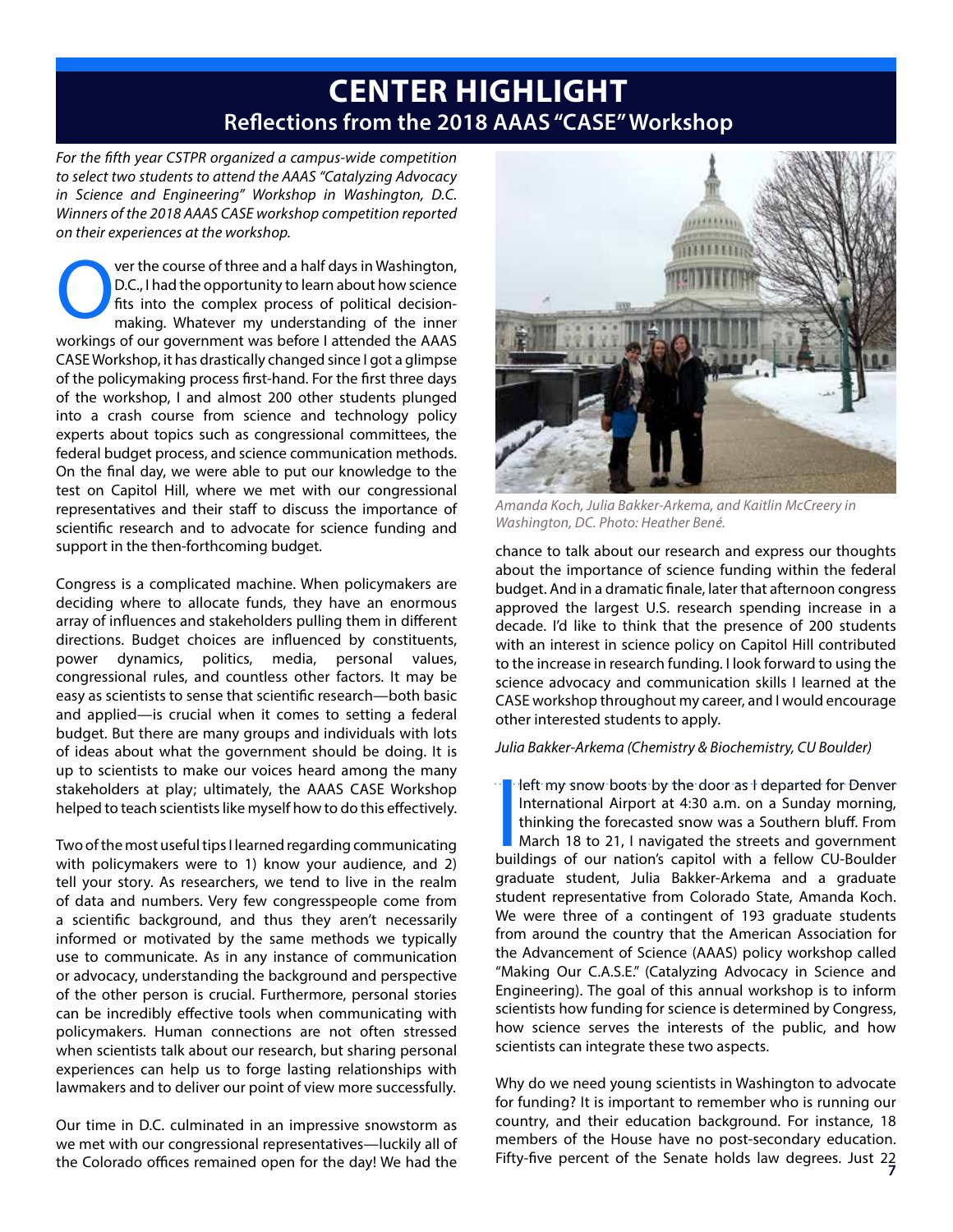## **CENTER HIGHLIGHT Reflections from the AAAS "CASE" Workshop**

Representatives and 2 Senators have doctoral degrees. In all of Congress, there is one physicist, one chemist, and eight engineers. But there is no significant advantage of having a science background in Congress, as it serves two purposes: passing laws and writing checks for nearly every social and economic issue that our nation faces. If scientists want more funding, we need to show them who we are, and ask for it.

Graduate students from every state in the continental United States packed the auditorium in the AAAS Headquarters on a Monday morning. Matthew Hourihan, Director of the AAAS Research and Development (R&D) Budget and Policy Program, gave us a detailed look at the federal budget process. We heard from Rush Holt, CEO of AAAS and former U.S. Representative for New Jersey, as he discussed why scientists have untapped potential for political influence. Graduate students are some of the best science advocates because we do the grunt work in academic research while being paid with federal dollars. We have passion behind our commitment to research, and our representatives want to go to bat for us.

Some of what I learned about the federal budget surprised me. In general, Defense spending accounts for just under half of R&D expenditures. The National Science Foundation—which pays my salary, through a graduate training grant—makes up a relatively small portion of the budget. For the life sciences, the largest source of funding is the National Institutes of Health. The buzz term of the week in Washington was "appropriation season," as the federal government was scheduled to shut down in three days if a spending bill was not signed into law. Congressmen and their staffers—many of whom were in their twenties—were charged with the task of writing and refining the spending bill that influences every aspect of the American economy.

As we prepared for our meetings, I wondered: as a scientist, what impact can I make? There are so many issues that I feel passionate about, from climate change to increasing research on gun control measures. I desired to tackle all of them with this unique opportunity. During lunch, the day before our meetings with Colorado congressmen, I approached Rush Holt (CEO of AAAS) to gain insight, and he boiled down his decades of experience while we hunched over our boxed lunches. He asked me three key questions: "First, who do you want them to think you are? Second, what do you want them to do? Third, what can you thank them for?" These questions made an excellent point. These brief meetings would be most impactful if we represent a concise group of people with a clear message: increase funding for scientists like us. Give them a face representing the people funded by the NSF.

On our final morning in Washington, I wished that I was wearing snow-appropriate shoes as we dashed out of our cab, through the snowy slush, and up the stairs of the Longworth House Office Building which houses all of the offices of the House of Representatives. We first met with congressional



*Amanda Koch, Julia Bakker-Arkema, and Kaitlin McCreery meet with Congressman Jared Polis. Photo: Heather Bené.*

staffers in Jared Polis' office, who were incredibly friendly and receptive. As we left for our next meeting, Representative Polis himself stepped into the hallway and called to us, "Hello, scientists!" We quickly thanked him for his commitment to funding research and snapped a photo before he disappeared to attend a hearing.

We followed a Congressional staffer down to the basement and hurriedly walked through the tunnel beneath the Capitol to get to our meetings with the staffers of Senators Gardner and Bennett. Each of their offices were decadently decorated with local Colorado art and memorabilia, including a Broncos poster and oil paintings of Aspen trees. Since the Senators were in hearings, we discussed federal R&D funding with young, educated, overworked staffers in decadent offices. Meeting with these staffers was inspiring in its own rite, and our discussions reminded me that we are all trying to find the optimal way we can serve our society. Spending time in these offices reinforced the idea that Congressmen work for their constituents, as our 15-minute meeting was on a long list of issues they were to address that day from constituents that traveled to Washington offices. They listened to our stories, asked about our research, and asked about how federal dollars impact our work. The staffers assured us that our representatives were opposed to cuts to scientific research, and we just needed to remain optimistic.

Just a few days after I returned to Colorado, my endless scrolling on Twitter abruptly froze when I saw an omnibus bill was sitting on the President's desk waiting to be signed. The bill contained a 12.8 percent increase in funding for research and development, and is now law. We were fortunate to have nearly 200 student scientists strolling through the halls on the Hill advocating for research funding during a critical time in the bill's passage. I envision a lot more nerds in Washington in upcoming years to conserve our momentum.

**8**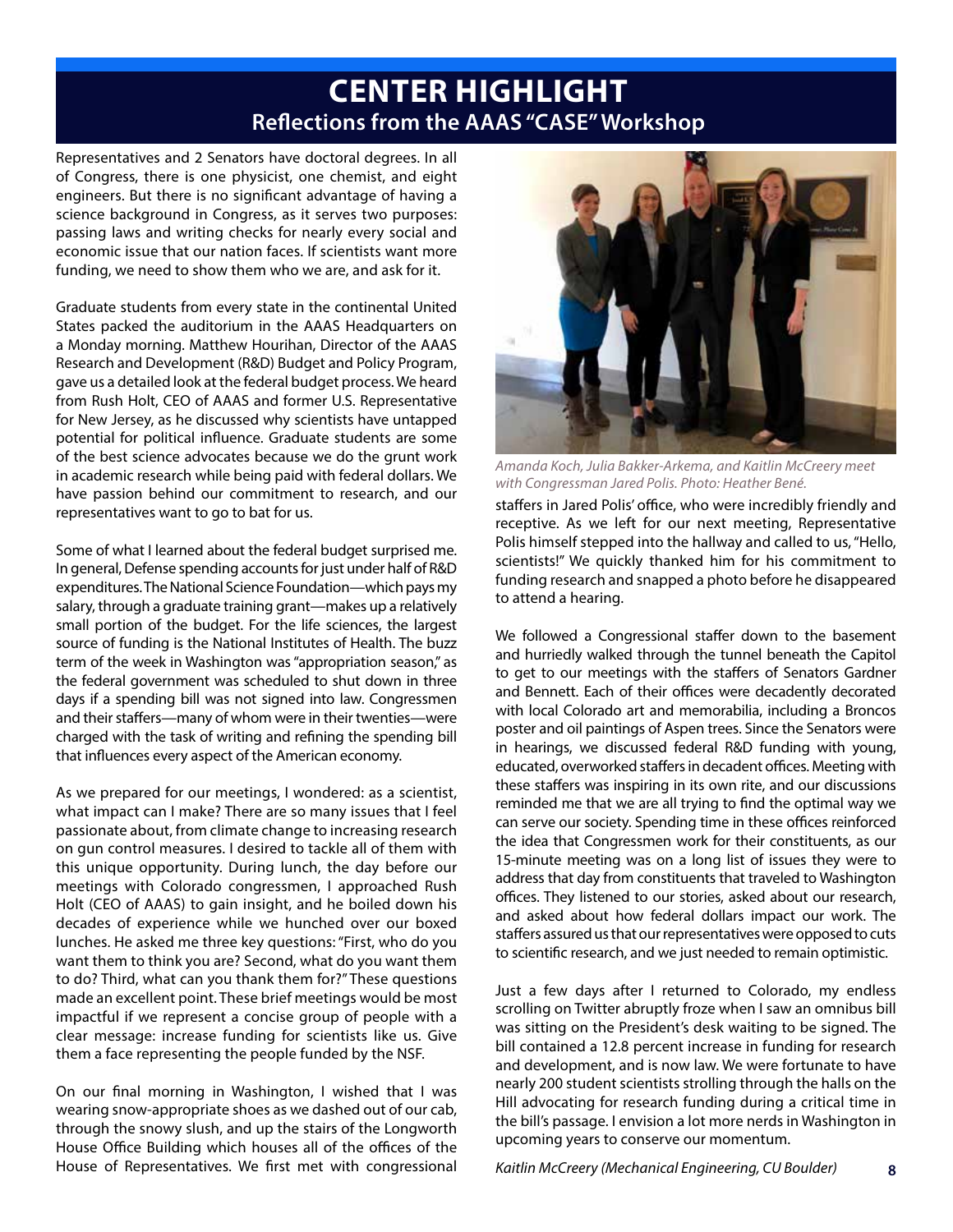## **CENTER NEWS**

### **Angela Boag Receives Radford Byerly, Jr. Award in Science and Technology Policy**

Rad Byerly, Jr., passed away in 2016 after an impressive career that included more than twenty years as staff on and ultimately Director of the Science Committee of the U.S. House of Representatives. He also was Director of the Center for Space and Geosciences Policy at CU Boulder. Rad spent the last years of his career with the Center for Science and Technology Policy Research (CSTPR) at CU Boulder, where he was known



*Rad Byerly, Jr.*

as a mentor, adviser and friend with a wicked sense of humor.

CSTPR launched the Radford Byerly, Jr. Award in Science and Technology Policy in recognition of Rad's contributions to and impact on the CSTPR community. Thanks to several generous donations, CSTPR was able to offer a \$1500 award to a graduate student this year. We are soliciting donations for future awards here: https://giving.cu.edu/fund/radfordbyerly-jr-award-science-and-technology-policy.

Following a selection process, Angela Boag was chosen to receive the 2018 Byerly award. Angela is a PhD Candidate at the University of Colorado Boulder investigating the relationships between climate change, forest management and land ownership. She has a Master's in Forestry from the University of British Columbia and serves as Co-Chair of the Ecosystem-based Adaptation and Mitigation Thematic Group of the



*Angela Boag*

International Union for Conservation of Nature (IUCN). As a member of the Communities and Forests in Oregon research project led by Dr. Joel Hartter, Angela studies how changing climate and wildfire regimes impact forest resilience, as well as how private forest owners adapt to changing conditions.

#### **International Encyclopedia of Geography Receives CHOICE Award**

Max Boykoff and Gesa Luedecke's contributed a paper "Environment and the Media" to 2017 CHOICE Book Award Winner, The International Encyclopedia of Geography: People, the Earth, Environment, and Technology. Significantly, as the Encyclopedia's Editor-in-Chief Douglas Richardson noted, "this six-year encyclopedia project also resulted in building a collaborative



international community of leading geography scholars and researchers who served as editors and authors, and with the international geographical societies and associations with whom the AAG interacted throughout the creation of The International Encyclopedia of Geography."

**CU's Inaugural Colorado Science and Engineering Policy Fellowship**



*CU Engineering's Michelle Lin, Sage Sherman and Abby Oglesby are the 2018 fellowship winners.*

Policy is increasingly playing a hand in what guides the technical world. That's why CU Engineering in partnership with the CU Office of Government Relations and the Center for Science and Technology Policy Research have teamed up with Colorado state representatives Chris Hansen and Bob Rankin to bring to life the Colorado Science and Engineering Policy Fellowship. This fellowship will enable STEM students to pull back the curtain on the public policy arena and help bridge the gap between STEM disciplines and the policymaking process at the state level.

CU Engineering's Michelle Lin, Sage Sherman and Abby Oglesby are the 2018 fellowship winners. Over the course of the fellowship, Michelle, Sage, and Abby, along with students from institutions across the state, will learn about the policymaking process at the Capitol while splitting their time between outside activities. These add-ons include visiting institutions where technology and policy intersect, sitting in with committees aligned with the policy interests from their applications, and lastly, researching their own policy proposal.

As part of their fellowship they'll take part in a legislative boot camp at the Capitol and visit NREL, Google's Boulder campus, Panasonic, Xcel Energy, National Wind Technology Center and more. They'll close their capstone research with a presentation day at the Capitol in July. To learn more about the program see: http://sciencepolicy.colorado.edu/ students/csepf.html.

#### **Flood Modelling and Assessments for Downstream Communities of Koka Dam, Ethiopia**

Katie Chambers is a PhD student in Environmental Engineering with a focus on Engineering for Developing Communities. In Ethiopia, Katie developed flood inundation maps for communities downstream of hydroelectric dams. These maps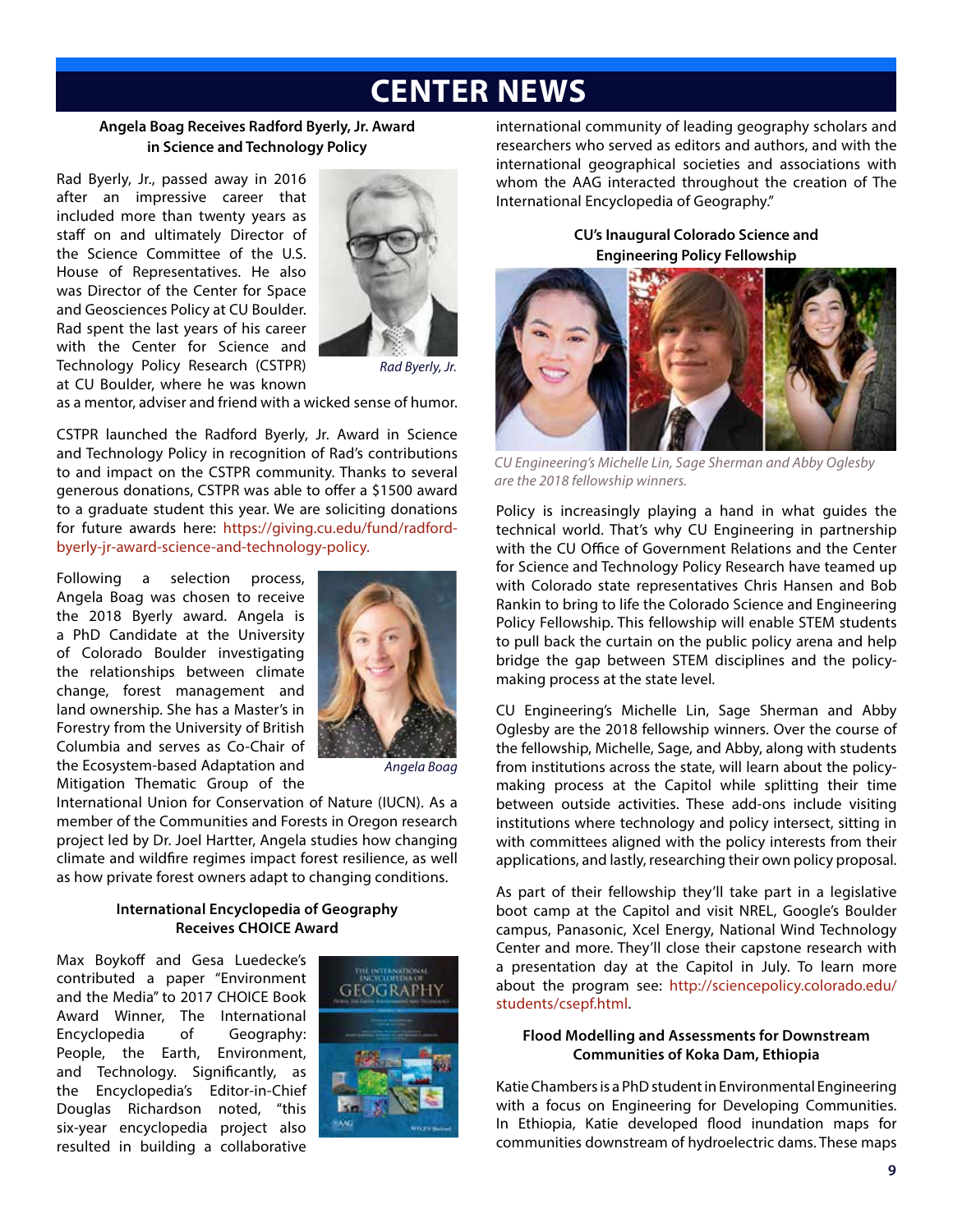## **CENTER NEWS**



*2017 Red Cross/Red Crescent Climate Centre Fieldwork team enjoying fresh sugar cane after completing a set of interviews. Photo: Katie Chambers.*

will guide the development of Early Warning Early Action frameworks for the Ethiopian Red Cross Society and IFRC. Her research investigates the comparative vulnerabilities and resilience of different types of sanitation systems found in resource-limited communities, as well as the tradeoffs made when prioritizing resilience in system selection.

The report presents the findings of the Katie's research from May to August 2017 with support from the International Federation of Red Cross and Red Crescent Societies; Ministry of Water, Irrigation and Electricity – Ethiopia; Ethiopian Red Cross Society; and Red Cross Red Crescent Climate Centre (Climate Centre). The study area was Koka Dam and its downstream communities, located in the Oromia Region of Ethiopia. To read more see: http://sciencepolicy.colorado. edu/students/redcross/chambers/executive\_summary.pdf.





CSTPR was awarded the Green Office Certification from the CU Boulder Leadership Council. CSTPR received the award at the Campus Sustainability Summit held on April 25, 2018. The Campus Sustainability Summit, now in its 25th year, is an information-sharing forum that features strategic updates and inter-departmental discussions on campus sustainability initiatives.

**Jeremiah Osborne-Gowey Presenting in Environmental Journalism Course**



CSTPR graduate student, Jeremiah Osborne-Gowey, spoke in a University of Colorado Boulder Environmental Journalism course ("Reporting on the Environment") for a field trip to discuss community adaptations and responses to wild land fire. They visited a 2017 burned site, started by a homeless camp's illegal campfire just on the Western edge of Boulder, Colorado and that burned right to the edges of a couple of communities.

> **RIO Seed Grant Awarded to Katie Chambers and Sherri Cook**



CSTPR graduate student and Red Cross Red Crescent Climate Centre intern, Katie Chambers, and CU Environmental Engineering's Sherri Cook were awarded the 2018 Research & Innovation (RIO) Seed Grant for their project "Resilient and Sustainable Sanitation Systems: Characteristics, Links, and Barriers" (PI Sherri Cook, with these collaborators: CSTPR Director Max Boykoff, CSTPR Affiliate Amanda Carrico, Dr. Trisha Shrum). The seed grant will provide funding to evaluate the social, economic, and technical characteristics of resilient sanitation systems and to integrate this work with existing sustainability research to develop strategies and recommendations to increase access to and long-term performance of sanitation systems.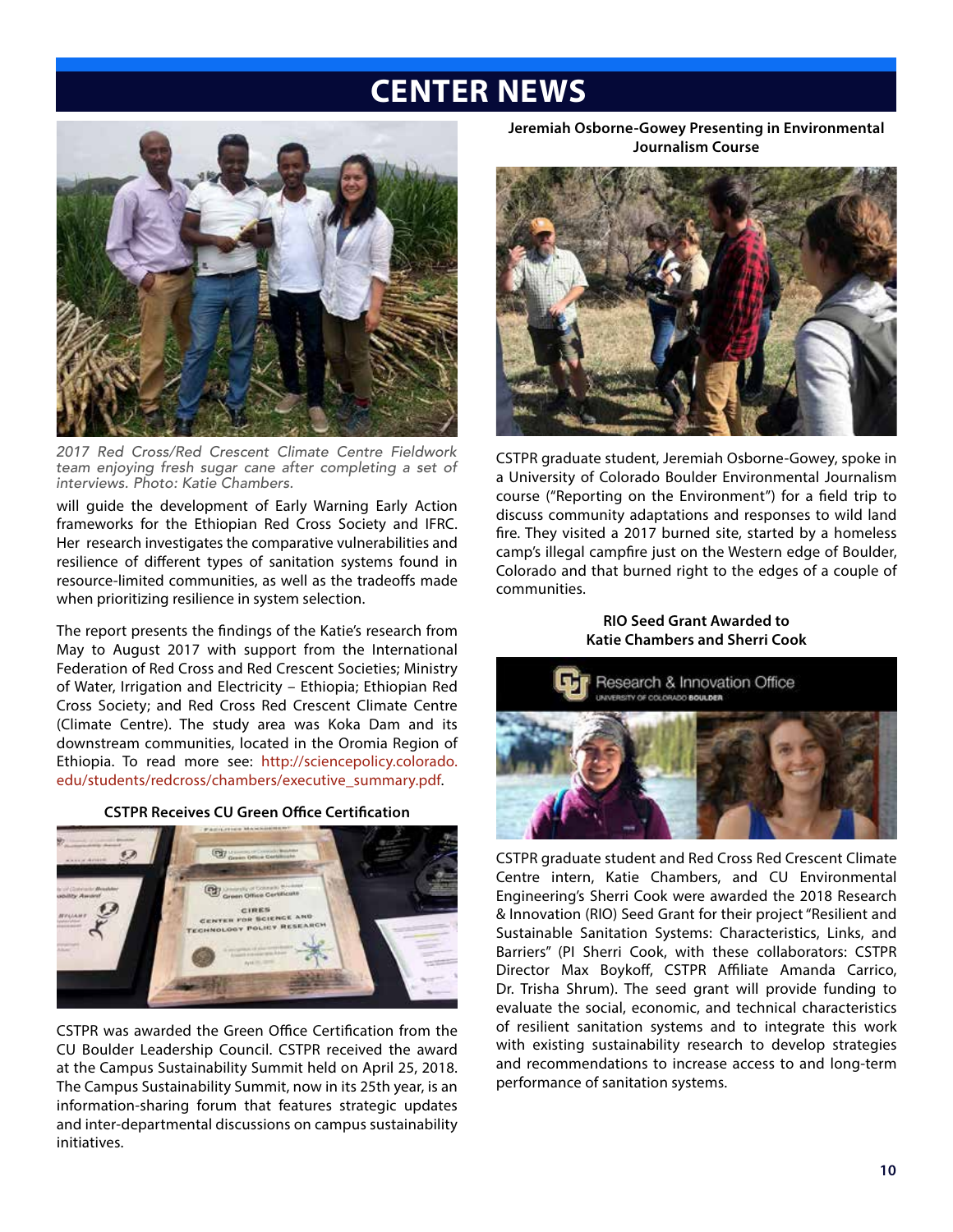# **CENTER NEWS**

### **ITG 2018 Comedy & Climate Change Video Winners Announced**

Inside the Greenhouse held a competition to harness the powers of climate comedy through compelling, resonant and meaningful videos. All winning entries can be viewed here: http://www.insidethegreenhouse.org/node/3254.

### **First Place**

'Perr Review' (United Kingdom) by Madeleine Finlay and Sarah Barfield Marks



### **Second Place**

'Recipe for Disaster' (Ireland) by Emmet Sheerin



### **Third Place Runner Up**

'S\*\*T Environmentalists Say' (United States) by Matthew Cohen



# **CENTER TALKS & EVENTS**

The Spring 2018 noontime seminar series is coming to a close. All past talks are available via webcast at http://sciencepolicy. colorado.edu/news/webinars.

**January 24, 2018** *Flood Modelling and Early Warning Assessments for Downstream Communities of Koka Dam, Ethiopia*



by Katie Chambers, Department of Civil, Environmental, & Architectural Engineering, CU Boulder

**February 7, 2018** *Extreme Events Reconnaissance: Social Science and Interdisciplinary Research in the Disaster Aftermath*



by Lori Peek, Department of Sociology, CU Boulder

### **March 14, 2018**

*Discourse Networks and Climate Change: Comparing Media Debates on Climate Change Policy in Canada, the US, Finland, Brazil, and India*

by Anna Kukkonen, Helsinki Research Group for Political Sociology (HEPO), University of Helsinki, Finland

**April 11, 2018** *Our Lives in the 21st Century: The Best of Times or the Worst of* 

*Times?*

Our lives in the 21st century the best of times or the worst of times?

by Alexander Verbeek, Yale Greenberg World Fellows, Stockholm Environment Institute

**April 25, 2018** *Finding New Ground for Advancing Hydro-Climatic Information Use Among Small Mountain Water Systems*

by Rebecca Page, Environmental Studies, CU Boulder

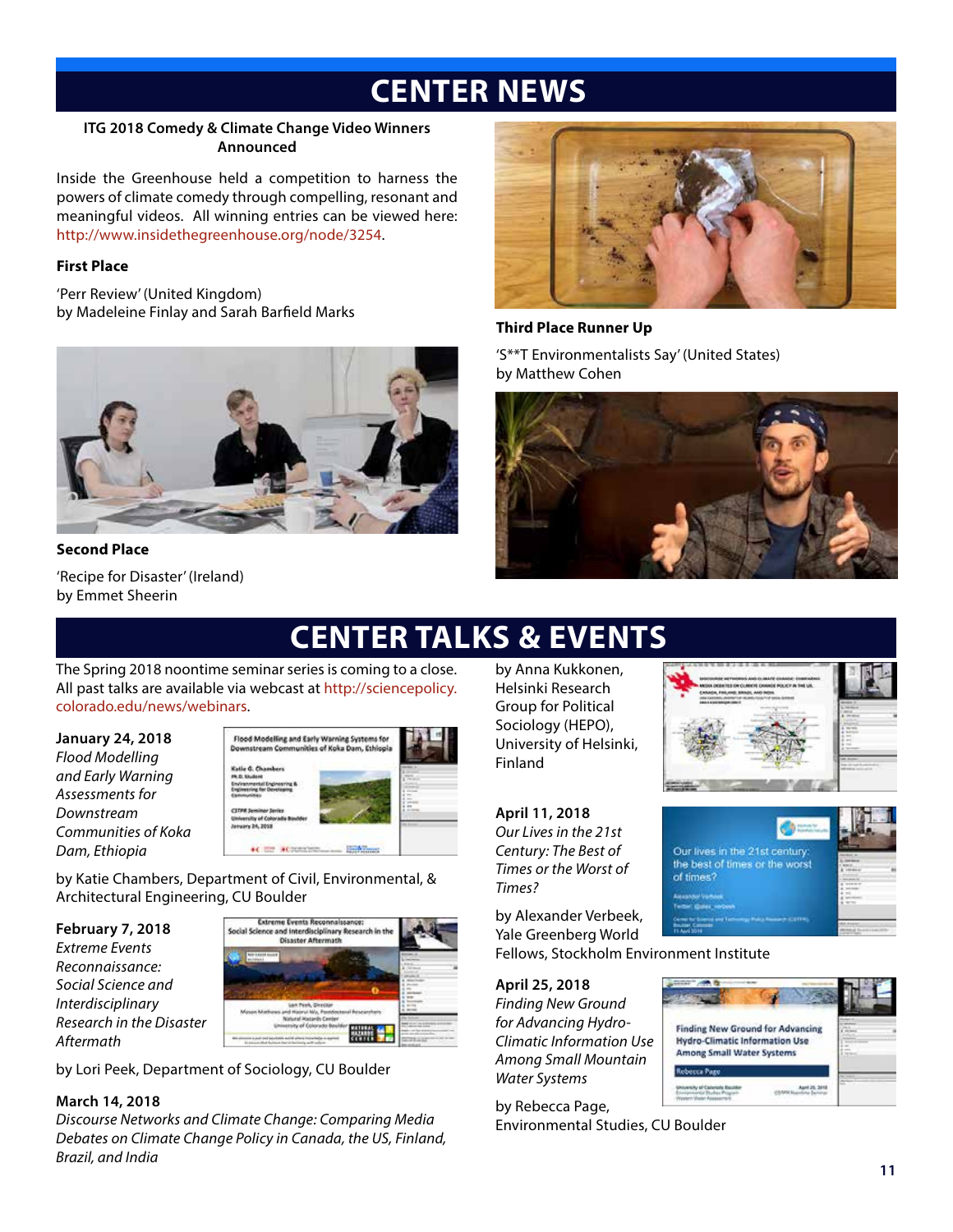# **MEDIA AND CLIMATE CHANGE OBSERVATORY MONTHLY SUMMARY**

*The Media and Climate Change Observatory (MeCCO) (http:// sciencepolicy.colorado.edu/media\_coverage) analyzes traditional/ legacy media representations of climate change. MeCCO team endeavors to comprehensively aggregate, monitor, appraise and critically examine media coverage that influence the spectrum of possibility for effective responses to ongoing climate challenges. The MeCCO team monitors 74 sources (across newspapers, radio and TV) in 38 countries in seven different regions around the world.*

#### *Special Issue, 2017 Recap*

017 saw media attention to climate change and global<br>warming ebb and flow. At the global level, June of this<br>year was the high water mark for coverage of climate<br>change or global warming in the fifty-two sources<br>across twe 017 saw media attention to climate change and global warming ebb and flow. At the global level, June of this year was the high water mark for coverage of climate change or global warming in the fifty-two sources Climate Change Observatory (MeCCO) team. Figure 1 shows media coverage of climate change or global warming month to month - organized into seven geographical regions around the world - from January through December 2017. This trend of highest levels of coverage in June was also the case at the national level in Australia, Canada, India, Spain and the United Kingdom (UK) in 2017. This increase was largely attributed to news surrounding United States (US) President Donald J.

Trump's withdrawal from the 2015 United Nations (UN) Paris Climate Agreement, with continuing media attention paid to the emergent US isolation following through the G7 summit a few weeks later.

However, coverage of climate change or global warming across *The Washington Post*, *The Wall Street Journal*, *The New York Times*, *USA Today*, and the *Los Angeles Times* in the US was at its highest level for the year in January. Figure 2 illustrates these trends month to month in US press accounts in these five publications in 2017. The inauguration of US President Trump on January 20th along with great anticipation (punctuated by a heavy dose of dread) regarding a new phase of approaches to science and the environment by the incoming administration generated numerous stories on political and policy dimensions of climate change.

The prominence of news on climate change or global warming associated with Donald J. Trump in 2017 has been referred to as a 'Trump Dump'. This is defined as a phenomena where media attention that would have focused on other climate-related events and issues instead was placed on

2017 World Newspaper Coverage of Climate Change or Global Warming



*Figure 1. Media coverage of climate change or global warming in fifty-two sources across twenty-eight countries in seven different regions around the world, from January through December 2017.*





*Figure 2. Media coverage of climate change or global warming month to month in the Los Angeles Times, The New York Times, USA Today, The Washington Post, and The Wall Street Journal in the US from January through December 2017.*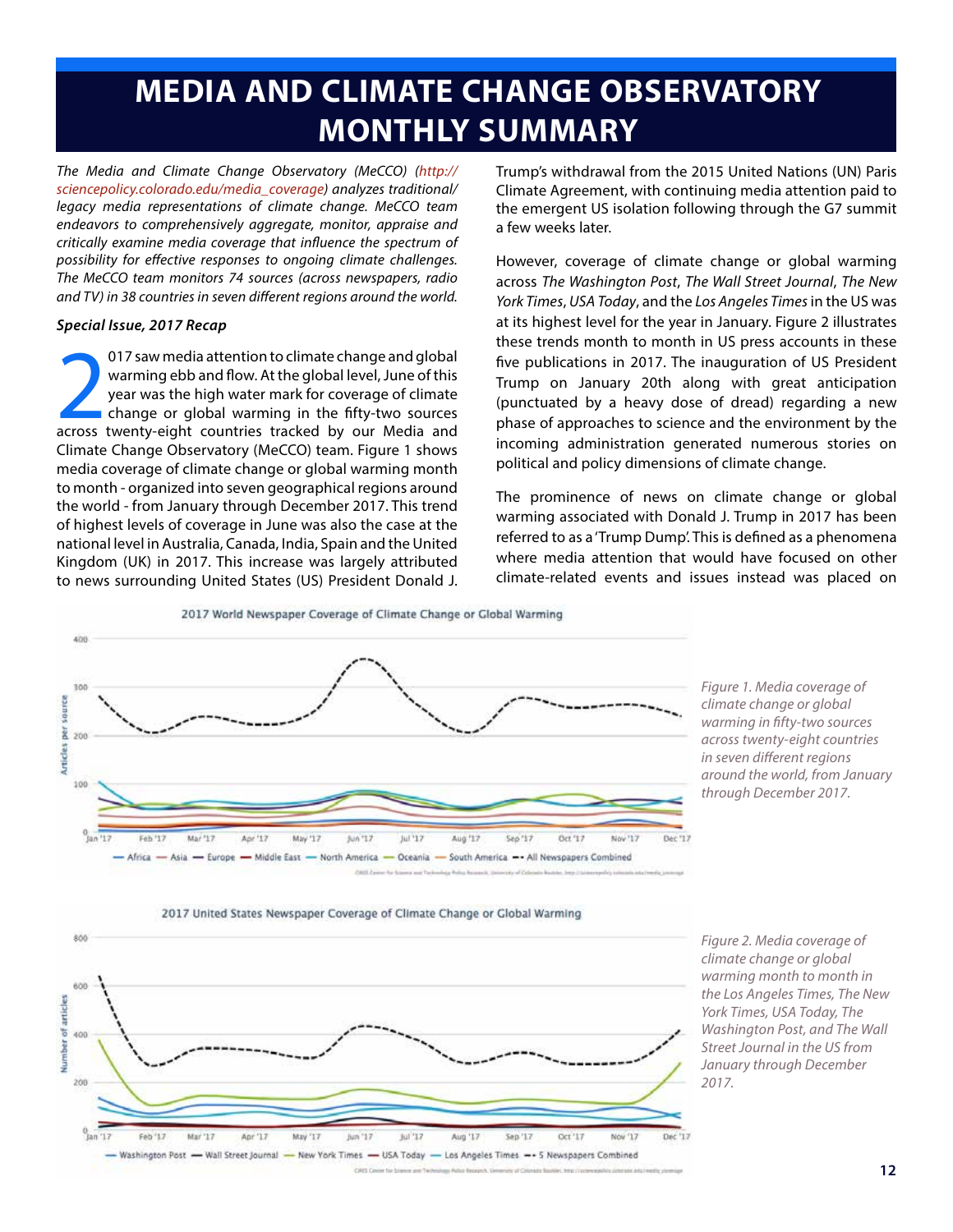# **MEDIA AND CLIMATE CHANGE OBSERVATORY MONTHLY SUMMARY**

Trump-related actions, leaving many other stories untold.

This Trump Dump was illustrated most recently as the year 2017 came to an end, through media responses to the December 28 tweet from the President that referred to a cold snap in the Eastern half of the United States (approx. 1% of the Earth's surface) to cheekily call into question investments and action to confront climate change (see Figure 3 for the tweet). This goading on social media garnered reports and responses in a number of sources. For examples, journalist Kendra Pierre-Louis from *The New York Times* reported that President Trump "appeared unaware of the distinction between weather and climate" in an article entitled 'It's Cold Outside. Cue the Trump Global Warming Tweet'. Meanwhile, reporter Dino Grandoni from *The Washington Post* pointed out, "Before sending that message, Trump had not sent any tweet containing the phrase "climate change" or "global warming" since becoming president... In contrast, two years ago during the chilly winter of 2015, Trump sent off at least nine tweets holding up cold temperatures as evidence that global warming can't be happening."

Throughout the year 2017, in terms of the frequency of words in articles in the US, 'Trump' was invoked 19,184 times through 4117 stories in *The Washington Post*, *The Wall Street Journal*, *The New York Times*, *USA Today*, and the *Los Angeles Times* in 2017 (a ratio of nearly 4.7 times per article on average). Figure 4 depicts word frequencies in US press accounts across the calendar year 2017.

This report is an aggregation of monthly summaries that our MeCCO team has compiled and posted each month on our website. The project is a part of the Center for Science and Technology Policy Research (CSTPR) in the Cooperative Institute for Research in Environmental Sciences (CIRES) at the University of Colorado Boulder. Initial funding for this



*Figure 3. US President Donald J. Trump tweet from December 28, 2017 to close out the year.*



*Figure 4. This word cloud shows the frequency of words (4 letters or more) invoked in media coverage of climate change or global warming in the Los Angeles Times, The New York Times, USA Today, The Washington Post, and The Wall Street Journal in the US in 2017.*

project (six months) was received from the Office for Outreach and Engagement at the University of Colorado Boulder and continues with support from CSTPR.

Media stories on climate change or global warming typically manifest through primary yet often intersecting *political*, *scientific*, *cultural* and *ecological/meteorological* themes. The month-to-month summaries that follow generally then highlight key events, stories and developments through these dimensions.

As 2018 begins, it is a time for important reflection on how the past year 2017 shapes the one to come and those that follow. Reverend Martin Luther King, Jr. once said, "We are now faced with the fact that tomorrow is today. We are confronted with the fierce urgency of now." May this report provide a useful resource to help confront climate change in 2018 and beyond.

Read the full report: http://sciencepolicy.colorado.edu/ icecaps/research/media\_coverage/summaries/special\_ issue\_2017.html

*- report prepared through contributions from Max Boykoff, Kevin Andrews, Meaghan Daly, Jennifer Katzung, Gesa Luedecke, Celeste Maldonado, and Ami Nacu-Schmidt*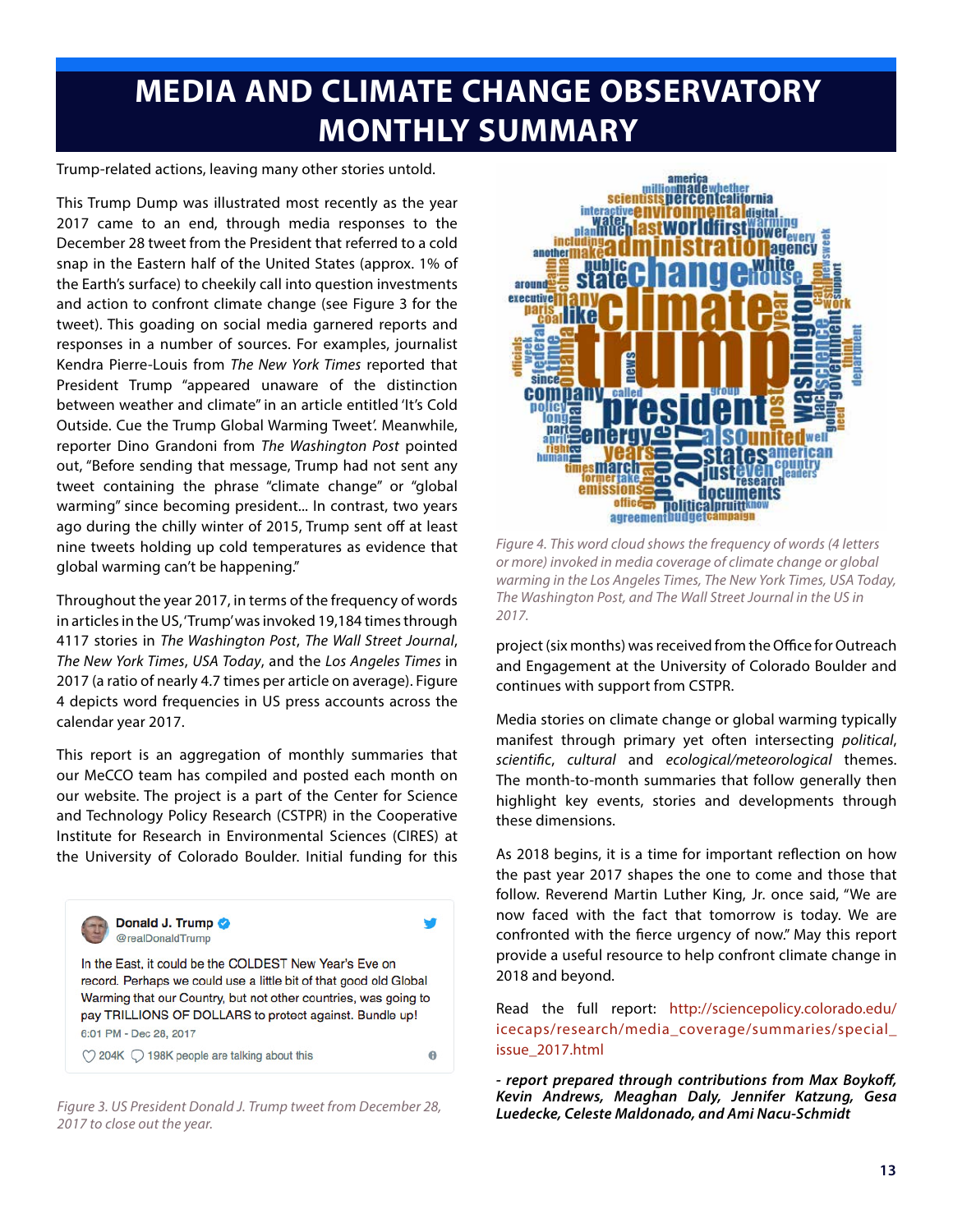## **CENTER PUBLICATIONS**

Fazey, I., N. Schäpke, G. Caniglia, **B. Goldstein,** et al. (2018). Ten Essentials for Action-Oriented and Second Order Energy Transitions, Transformations and Climate Change Research. Energy Research & Social Science, 40, 54-70.

Abstract: The most critical question for climate research is no longer about the problem, but about how to facilitate the transformative changes necessary to avoid catastrophic climateinduced change. Addressing this question, however, will require massive upscaling of research that can rapidly enhance learning about transformations. Ten essentials for guiding actionoriented transformation and energy research are therefore

|                                                                                                                                                                                                              | <b>ATTPLETS</b><br>Linear Sewert & Solar lands                                                                                                                                                                                                                                                                                                                                                                                                                                                                                                                                                                                                                                                                            |          |
|--------------------------------------------------------------------------------------------------------------------------------------------------------------------------------------------------------------|---------------------------------------------------------------------------------------------------------------------------------------------------------------------------------------------------------------------------------------------------------------------------------------------------------------------------------------------------------------------------------------------------------------------------------------------------------------------------------------------------------------------------------------------------------------------------------------------------------------------------------------------------------------------------------------------------------------------------|----------|
| -                                                                                                                                                                                                            |                                                                                                                                                                                                                                                                                                                                                                                                                                                                                                                                                                                                                                                                                                                           |          |
|                                                                                                                                                                                                              | The matrix's for acting minimal and terminal teder manner tran<br>randermates: and climax status research                                                                                                                                                                                                                                                                                                                                                                                                                                                                                                                                                                                                                 |          |
|                                                                                                                                                                                                              | a Keel", Bisi Madel, Indo Legiel, Anio Normal, Ahia (Milae),<br>better the Marie (Hillan Seco), have brick, July Witnesser, Packet (Minne).<br>Aust-A "Ker", Harold Artesfacto", Butly Stickael, Gilto Santor", Link Gover,<br>(escola divisant) . Manute / Size) , Los fage" , Sico Exterp . (six Massis<br>Unit Beach, Inte Neder", lethose thraces", the E.L. Routes, José Inc.",<br>In the D.A. Decade Line, Smit Stage, Januar Keer, Joseph Nichols,<br>be only , has there, seven a travel. At less , two right but a bad.<br>maske here! riceca times!, scene boost, I a drame", Ima Toleced.<br>trade calculators, dans Hallah, seattle das Giffany), Romal War,<br>E.G. Nations sure L. Mit Maude, Salvay Madean |          |
| any Far at Contacts, Australia                                                                                                                                                                               | them to information results for released directly in technical data from contact of                                                                                                                                                                                                                                                                                                                                                                                                                                                                                                                                                                                                                                       |          |
| warrenteen pressure when book<br>the channel is a three and artist regi-                                                                                                                                     | between the company country. The company of a streamed<br>bears advertising to relate that will will be<br>which his a constraint large with formers.<br>to account its present our Agreement to                                                                                                                                                                                                                                                                                                                                                                                                                                                                                                                          |          |
| home absence of the over the                                                                                                                                                                                 | Service Photographical and such a con-ordered from at the counterparty com-<br>Monitor of taking 3 deep had at the ratio close decay to having<br><b>William</b><br>twith the AD Chicago, Shaw and Chicago and Child 10.<br>the a determinance former change after three with come.                                                                                                                                                                                                                                                                                                                                                                                                                                       |          |
| Chicago and print of the Con-                                                                                                                                                                                | after release company of any company state is a presented that it is the mode-<br>the art is comedy the financial state of the second company of the state and com-<br>214-141-142-2-accountance distances 1-1-april 2-apr<br>but colour at work or tasks information products and side                                                                                                                                                                                                                                                                                                                                                                                                                                   |          |
| <b>STANDARD TO AN ARTICLE AND IN</b><br>with this close come real at third<br>what Just risk & printed at using                                                                                              | prize thirds lied initials electe constitutions at<br>had that to hold to cit in primate. One is convenient of                                                                                                                                                                                                                                                                                                                                                                                                                                                                                                                                                                                                            |          |
| better help. There was this course they will a control that<br>and the control of the competition<br>the charter in Auto has not<br>we is a party to an active<br>the company's state of the company's state | been at all the dimension terminal and these changes of                                                                                                                                                                                                                                                                                                                                                                                                                                                                                                                                                                                                                                                                   |          |
| Country of Carol Mc Forms                                                                                                                                                                                    | the air face is a simulation of agree that street he<br>product on the strain of themselves can at<br><b>RISK WITH CUSTOM FUND NAMES AND RANGE CO.</b><br>the state of the state of the state of the state and the state and the first of<br>.                                                                                                                                                                                                                                                                                                                                                                                                                                                                            | $-1.444$ |
|                                                                                                                                                                                                              |                                                                                                                                                                                                                                                                                                                                                                                                                                                                                                                                                                                                                                                                                                                           |          |
| card in the Art & Eds. and her<br>and company the case of<br>to service, is obtained as<br><b>Contract Contract Contract</b>                                                                                 | the attack country to the country and the country of<br><b>Chinese</b>                                                                                                                                                                                                                                                                                                                                                                                                                                                                                                                                                                                                                                                    |          |
| <b>COMPANY</b><br>College Street and College                                                                                                                                                                 | <b>CONTRACTOR</b><br>and a state world at the product of the company's detailed and an appropriate simple of the                                                                                                                                                                                                                                                                                                                                                                                                                                                                                                                                                                                                          |          |

presented, framed in relation to second-order science. They include: (1) Focus on transformations to low-carbon, resilient living; (2) Focus on solution processes; (3) Focus on 'how to' practical knowledge; (4) Approach research as occurring from within the system being intervened; (5) Work with normative aspects; (6) Seek to transcend current thinking; (7) Take a multi-faceted approach to understand and shape change; (8) Acknowledge the value of alternative roles of researchers; (9) Encourage second-order experimentation; and (10) Be reflexive. Joint application of the essentials would create highly adaptive, reflexive, collaborative and impact-oriented research able to enhance capacity to respond to the climate challenge. At present, however, the practice of such approaches is limited and constrained by dominance of other approaches. For wider transformations to low carbon living and energy systems to occur, transformations will therefore also be needed in the way in which knowledge is produced and used. Read more: http:// sciencepolicy.colorado.edu/admin/publication\_files/2018.01. pdf.

**Dilling, L.**, R. Morss, and O. Wilhelmi (2018). Learning to Expect Surprise: Hurricanes Harvey, Irma, Maria, and Beyond. Journal of Extreme Events 4(3), doi: 10.1142/S2345737617710014.

Abstract: Extreme events often bring unexpected situations and impacts, as the sequence of hurricanes and other natural disasters in summer and fall 2017 demonstrated. To reduce the risks associated with such events, many have focused on reducing uncertainty in prediction or reducing vulnerability. Although both are worthy goals, we suggest that the research community should



also be focusing on the nature of surprise itself, to investigate the role of surprise in extreme events and its implications. Surprise arises when reality differs from people's expectations. Multiple factors contribute to creating surprise, including the dynamic nature of natural and human systems, the limitations of scientific knowledge and prediction, and the ways that people interpret and manage risks, not to mention climate variability and change. We argue that surprise is an unavoidable component of weather and climate disasters — one that we must acknowledge, learn to anticipate, and incorporate into risk assessment and management efforts. In sum, although it may seem paradoxical, we should be learning how to expect surprise. Read more: http://sciencepolicy. colorado.edu/admin/publication\_files/2018.02.pdf.

León, B., **M. Boykoff**, J. Huda, and C. Rodrigo (2018). Framing in Climate Change Videos. Communicating Science and Technology Through Online Video: Researching a New Media Phenomenon , Ed. B. León and M. Bourk, 107-119, Routledge.

Online video's unique capacity to reach large audiences makes it a powerful tool to communicate science and technology to the general public. The outcome of the international research project "Videonline," this book provides a unique insight into the key elements of online science videos, such as narrative trends, production characteristics, and issues of scientific rigor. If offers various methodological approaches:



a literature review, content analysis, and interviews and surveys of expert practitioners to provide information on how to maintain standards of rigour and technical quality in video production. Read more: http://sciencepolicy.colorado. edu/admin/publication\_files/2018.03.pdf.

**Goldstein, B.**, et al. (2018). Transformative Learning Networks: Guidelines and Insights for Netweavers. CSTPR White Paper 2018-01.

This report is intended to inform the design and operation of NSEC, the Network of STEM Education Centers, an NSF and Sloan funded initiative founded to help catalyze educational transformation by creating a vibrant community of STEM education centers. In addition, its primary audience included designers and members of other STEM learning networks, such as

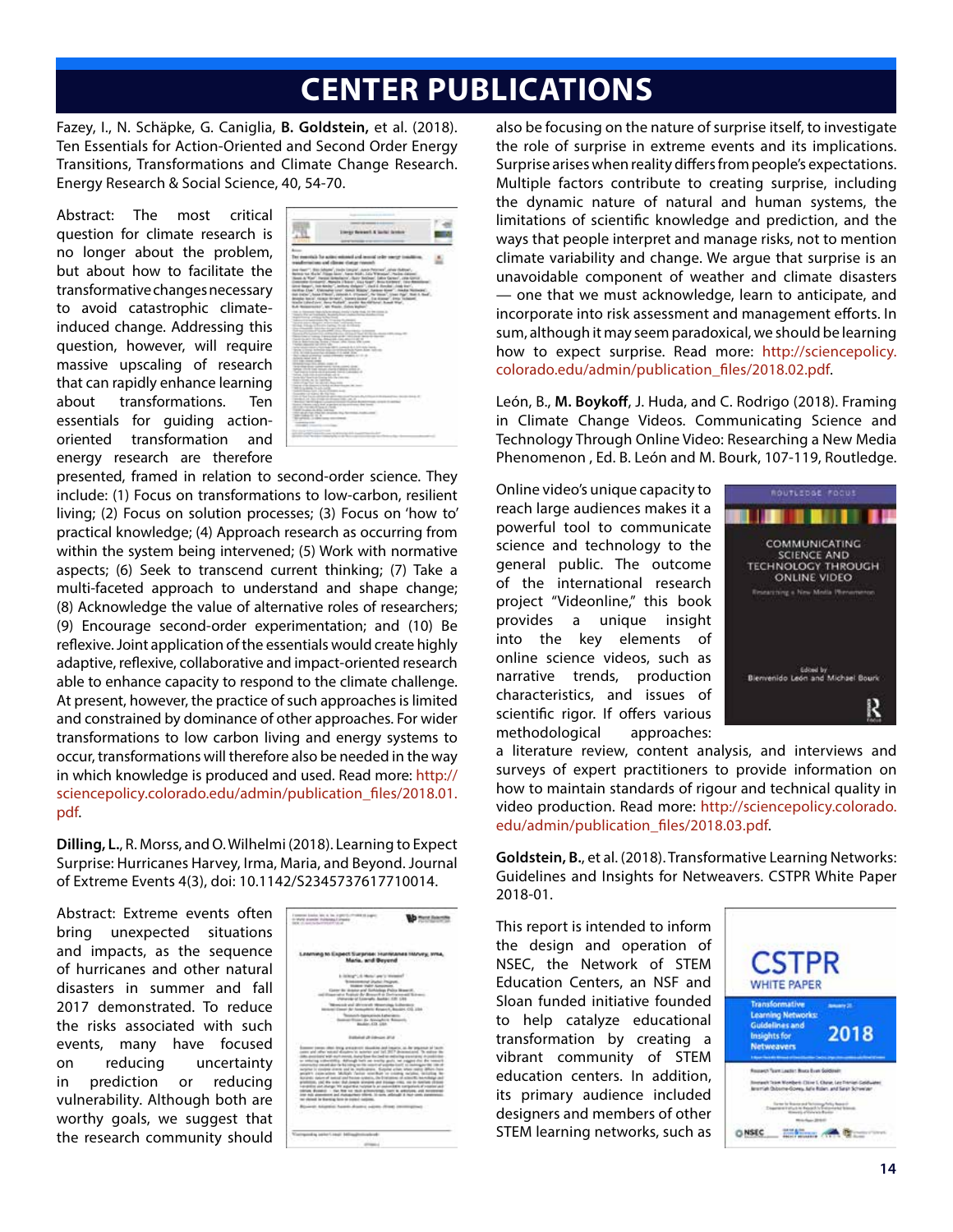# **CENTER PUBLICATIONS**

SMTI and ASCN, and the broader community of netweavers and network participants.

NSEC was created as a learning network, an inter-organizational voluntary collaborative that nurtures professional expertise. Learning networks are often attempted when deeply rooted obstacles to institutional change have proven resistant to both top-down or bottom-up change strategies. Effective learning networks have a loose structure that can amplify the potential for transformative change by combining site-based innovation with community-spanning interaction and exchange. However, many of the features that provide learning networks with transformative potential also make them difficult to organize and maintain. Learning networks require a high level of engagement and commitment in order to identify deeprooted problems and coordinate disparate actors to implement solutions that are both site-specific and network-wide.

To address this challenge, NSEC commissioned researchers at the University of Colorado Boulder and Oregon State to prepare four case studies to identify the opportunities and challenges of a learning network approach, with the purpose of informing NSEC's design. In addition to myself, the University of Colorado Boulder project team includes Claire Chase, Lee Frankel-Goldwater, Jeremiah Osborne-Gowey, and

Sarah Schweizer. In addition, the team includes Julie Risien at Oregon State University, who is Associate Director of the Center for Research on Lifelong STEM Learning and herself a member of NSEC. Our team assembled the case studies using interviews with netweavers, document analysis, and literature review. The four learning networks that our project team examined, along with their transformation challenges, are:

- NABI (National Alliance for Broader Impacts): Connecting the university-based research enterprise to societal impacts and addressing the cultural divide between academy and public;
- 100 Resilient Cities Network: Fostering resilience in response to the inability of city governments to address challenges to sustainability;
- Fire Adapted Community Learning Network: Creating fire adapted communities after 100 years of failed wildfire management policy; and
- START (Global Change SysTem for Analysis, Research & Training): Addressing the capacity deficit to address global change impacts in the developing world.

Read more: http://sciencepolicy.colorado.edu/admin/ publication\_files/white\_papers/2018.01.pdf.

## **MULTIMEDIA HIGHLIGHT**



### *Al Jazeera, The Listening Post* **The curious persistence of climate scepticism**

Climate scepticism is fringe and unscientific. So why is it that sceptics still manage, in certain countries, to get airtime denying the effects of global warming?

Sceptics theories in the news media, such as carbon dioxide doesn't cause a greenhouse effect, are largely confined to what is known as the Anglosphere: the likes of the US, the UK, Australia.

Elsewhere, including the most populous, polluting countries like China and India, such scepticism is hard to find.

*The Listening Post* investigates the curious existence and persistence of climate scepticism in the news media.

Contributors: Leo Hickman (director, Carbon Brief), Maxwell Boykoff (associate professor, University of Colorado Boulder), Anu Jogesh (India policy and governance lead, Acclimatise), James Painter (research associate, The Reuters Institute), and Hepeng Jia (director, China Science Media Centre)

Video [9:53]: **https://www.aljazeera.com/programmes/listeningpost/2018/01/persistence-climate-scepticismmedia-180127102510571.html**